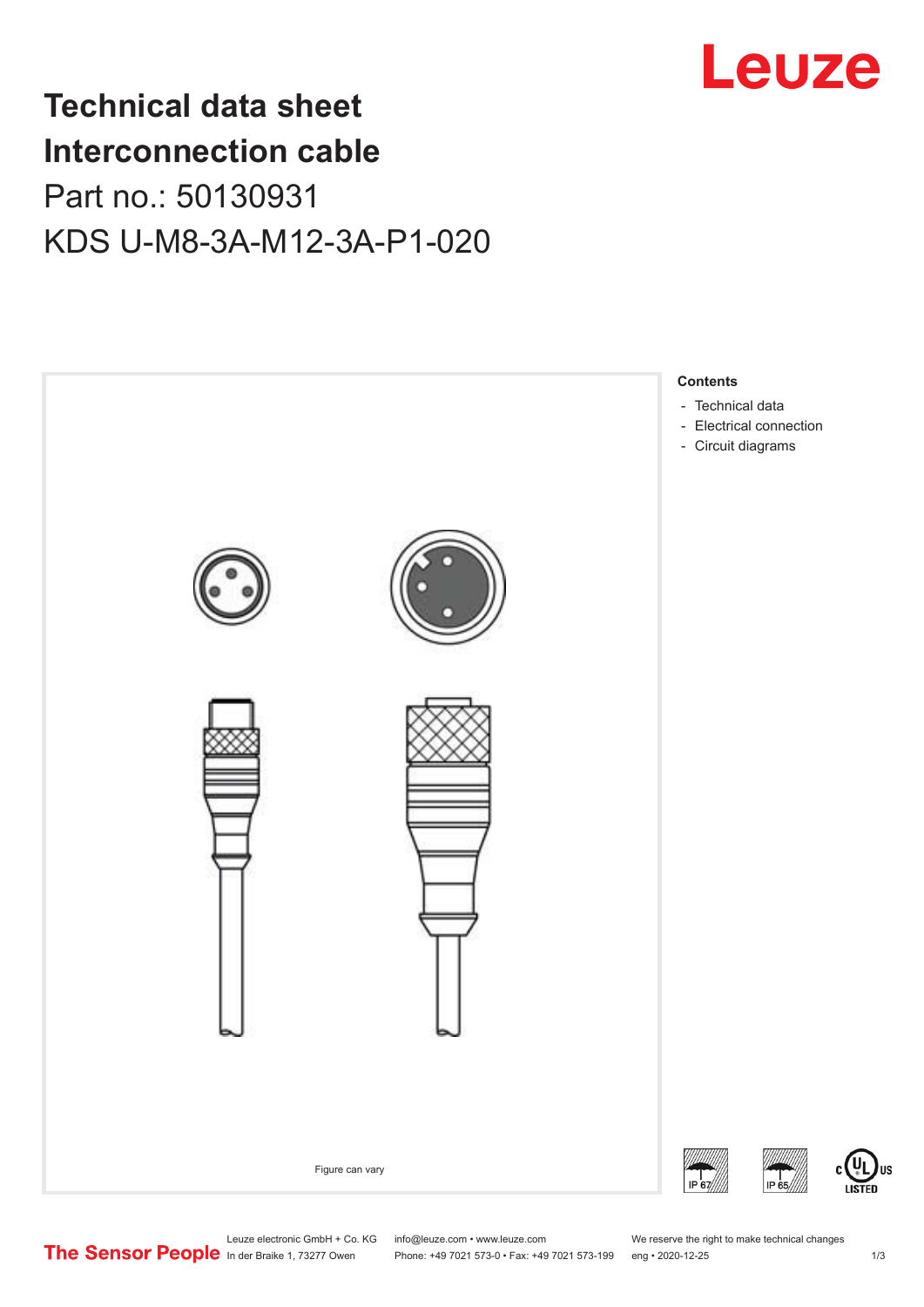### <span id="page-1-0"></span>**Technical data**

### **Connection**

| <b>Connection 1</b>               |                                                                                                                                                                                                                                |
|-----------------------------------|--------------------------------------------------------------------------------------------------------------------------------------------------------------------------------------------------------------------------------|
| <b>Type of connection</b>         | Connector                                                                                                                                                                                                                      |
| <b>Thread size</b>                | M <sub>8</sub>                                                                                                                                                                                                                 |
| <b>Type</b>                       | Male                                                                                                                                                                                                                           |
| No. of pins                       | 3-pin                                                                                                                                                                                                                          |
| Version                           | Axial                                                                                                                                                                                                                          |
|                                   |                                                                                                                                                                                                                                |
| <b>Connection 2</b>               |                                                                                                                                                                                                                                |
| <b>Type of connection</b>         | Connector                                                                                                                                                                                                                      |
| <b>Thread size</b>                | M <sub>12</sub>                                                                                                                                                                                                                |
| <b>Type</b>                       | Female                                                                                                                                                                                                                         |
| No. of pins                       | 3-pin                                                                                                                                                                                                                          |
| Encoding                          | A-coded                                                                                                                                                                                                                        |
| Version                           | Axial                                                                                                                                                                                                                          |
|                                   |                                                                                                                                                                                                                                |
| <b>Cable properties</b>           |                                                                                                                                                                                                                                |
| <b>Number of conductors</b>       | 3 Piece(s)                                                                                                                                                                                                                     |
| Wire cross section                | $0.25$ mm <sup>2</sup>                                                                                                                                                                                                         |
| <b>AWG</b>                        | 24                                                                                                                                                                                                                             |
| Sheathing color                   | <b>Black</b>                                                                                                                                                                                                                   |
| <b>Shielded</b>                   | <b>No</b>                                                                                                                                                                                                                      |
| Silicone-free                     | Yes                                                                                                                                                                                                                            |
| Cable design                      | Interconnection cable                                                                                                                                                                                                          |
| Cable diameter (external)         | $4.3 \text{ mm}$                                                                                                                                                                                                               |
| Cable length                      | 2,000 mm                                                                                                                                                                                                                       |
| <b>Sheathing material</b>         | <b>PUR</b>                                                                                                                                                                                                                     |
| <b>Wire insulation</b>            | <b>PUR</b>                                                                                                                                                                                                                     |
| <b>Traverse rate</b>              | Max. 3.3 m/s with horiz. traverse path of<br>5m and and max, acceleration of 5m/s <sup>2</sup>                                                                                                                                 |
| Suitability for drag chains       | Yes                                                                                                                                                                                                                            |
| Properties of the outer sheathing | Free of CFC, cadmium, silicone, halogen<br>and lead, matt, low-adhesion, abrasion-<br>resistant, easily machine-processable                                                                                                    |
| Resistance of the outer sheathing | Hydrolysis and microbe resistant, good<br>oil, gasoline and chemical resistance in<br>accordance with VDE 0472 part 803 test<br>B, flame retardant in accordance with UL<br>1581 VW1 / CSA FT1 / IEC 60332-1,<br>IEC 60332-2-2 |
| <b>Torsion suitability</b>        | ±180° / m (max. 2 mio. cycles with 35<br>cycles / min)                                                                                                                                                                         |

#### **Mechanical data**

| <b>Width across flats</b>                                       | $13 \text{ mm}$          |
|-----------------------------------------------------------------|--------------------------|
| Net weight                                                      | 70 a                     |
| <b>Bending cycles</b>                                           | 5,000,000 Piece(s)       |
| Bending radius, flexible laying, min.                           | Min. 10 x cable diameter |
| Bending radius, stationary laying, min. Min. 5 x cable diameter |                          |

**Leuze** 

#### **Environmental data**

| Ambient temperature, operation,<br>flexible use   | $-2580 °C$ |
|---------------------------------------------------|------------|
| Ambient temperature, operation,<br>stationary use | $-4080 °C$ |
|                                                   |            |

### **Certifications**

| Degree of protection  | IP 65   |
|-----------------------|---------|
|                       | IP 67   |
| <b>Certifications</b> | c UL US |

#### **Classification**

| <b>Customs tariff number</b> | 85444290 |
|------------------------------|----------|
| eCl@ss 5.1.4                 | 27279201 |
| eCl@ss 8.0                   | 27279218 |
| eCl@ss 9.0                   | 27060311 |
| eCl@ss 10.0                  | 27060311 |
| eCl@ss 11.0                  | 27060311 |
| <b>ETIM 5.0</b>              | EC001855 |
| <b>ETIM 6.0</b>              | EC001855 |
| <b>ETIM 7.0</b>              | EC001855 |

### **Electrical connection**

### **Connection 1**

| Type of connection | Connector |
|--------------------|-----------|
| <b>Thread size</b> | M8        |
| <b>Type</b>        | Male      |
| No. of pins        | $3 - pin$ |
| Version            | Axial     |

### **Connection 2**

| Type of connection | Connector       |
|--------------------|-----------------|
| <b>Thread size</b> | M <sub>12</sub> |
| <b>Type</b>        | Female          |
| No. of pins        | $3 - pin$       |
| Encoding           | A-coded         |
| Version            | Axial           |